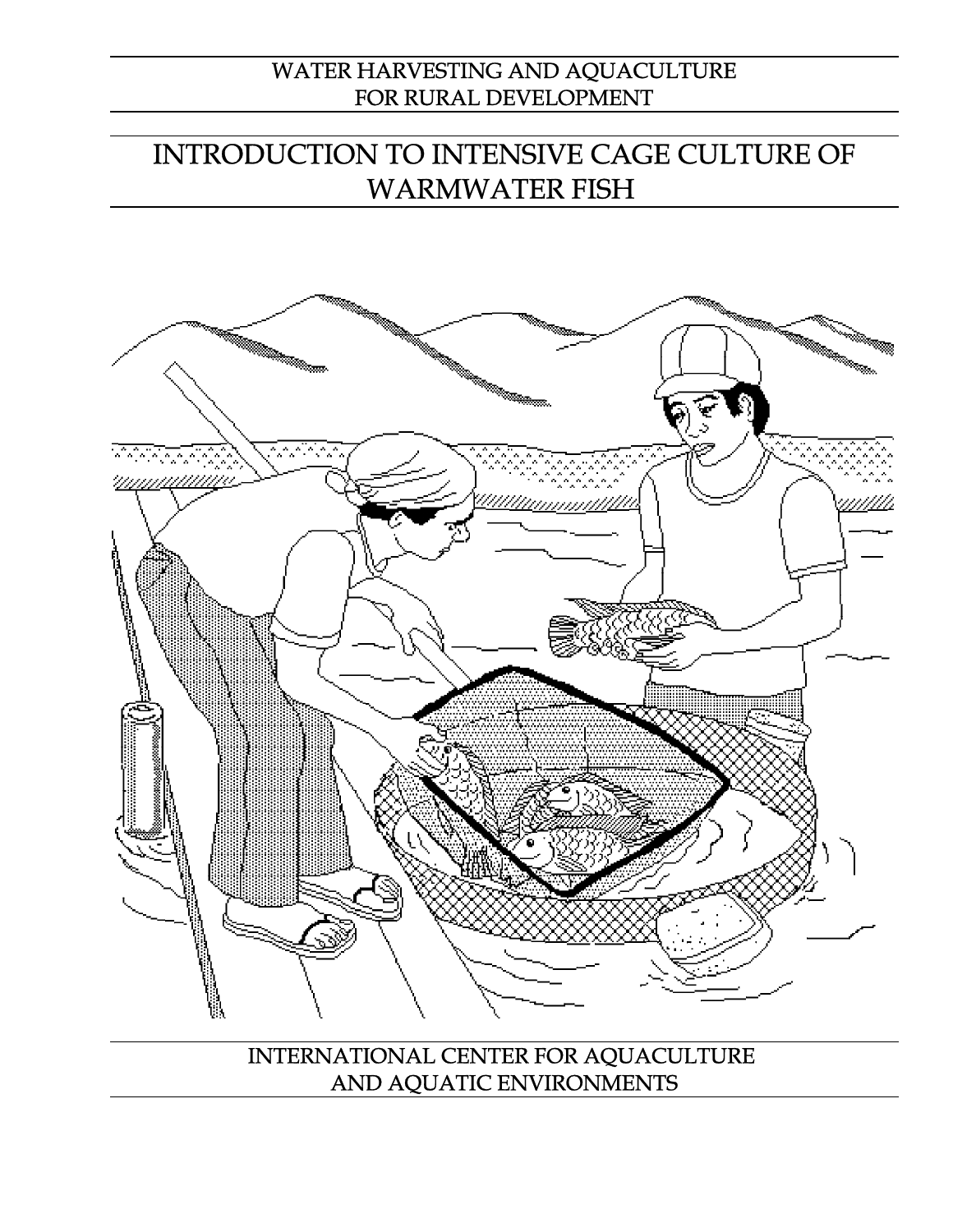# AUBURN UNIVERSITY

## **INTRODUCTION**

Cage culture of fish is a method of raising fish in containers enclosed on all sides and bottom by materials that hold the fish inside while permitting water exchange and waste removal into the surrounding water. Cages are constructed in a variety of shapes using materials such as bamboo or wooden slats and wire, nylon and other synthetic meshes. Support structures can hold cages on the water surface or suspended above the bottom of a body of water (Figure 1).



Wood slat cages positioned above pond bottom

Figure 1: Examples of cages constructed from various materials and positioned above or on the bottom of the water body.

Cage culture was started by Southeast Asian fishermen to hold their fish catches alive for short periods of time. The intentional confinement of fish in cages to increase their size is a technology dating back to the early 1900s. Today cage culture is practiced in many regions of the world, and is a thriving industry in some areas. A detailed description of the culture methods used for each fish species cultured in cages is beyond the scope of this manual.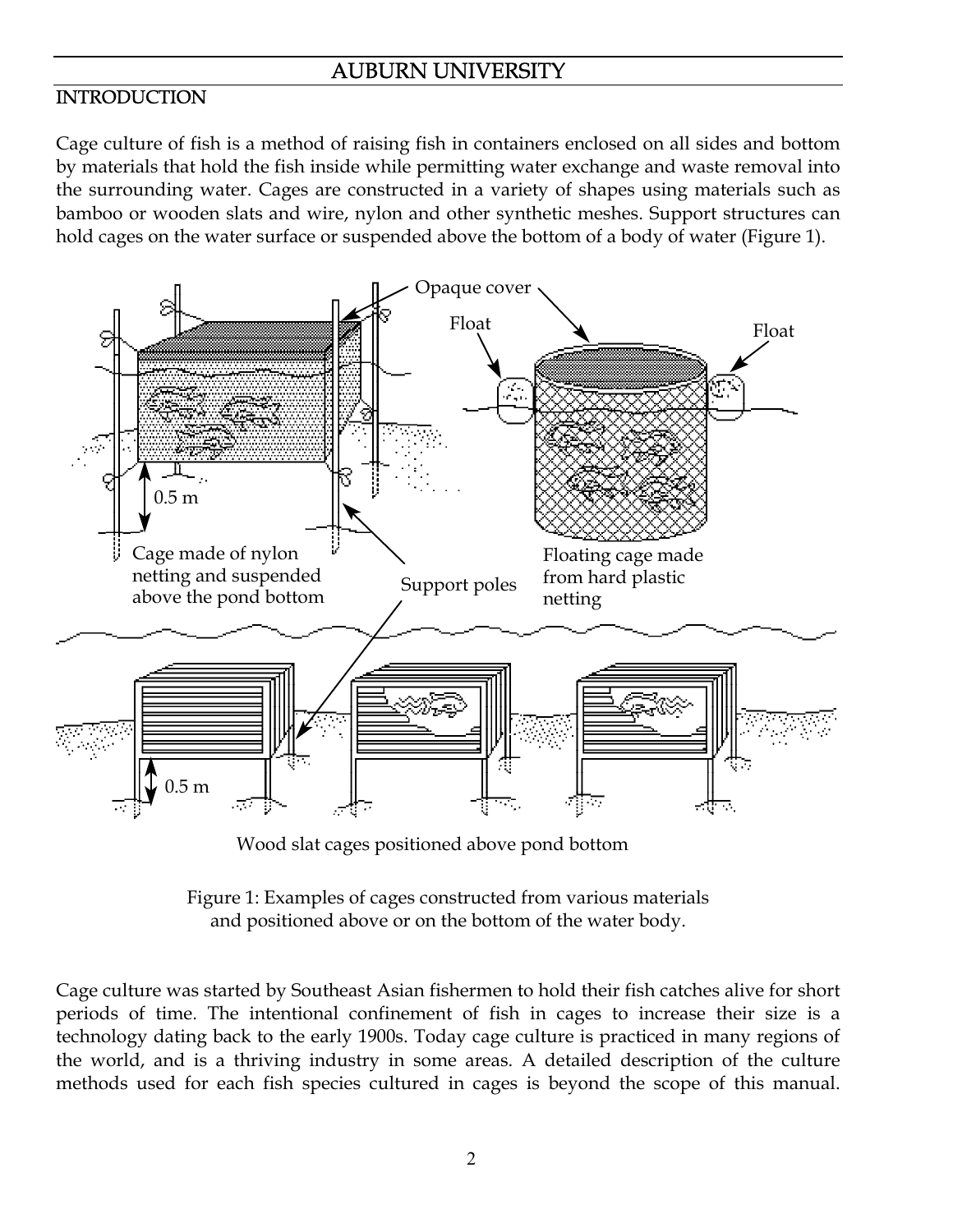However, the major considerations and guidelines for cage fish culture in ponds, lakes, and reservoirs will be addressed.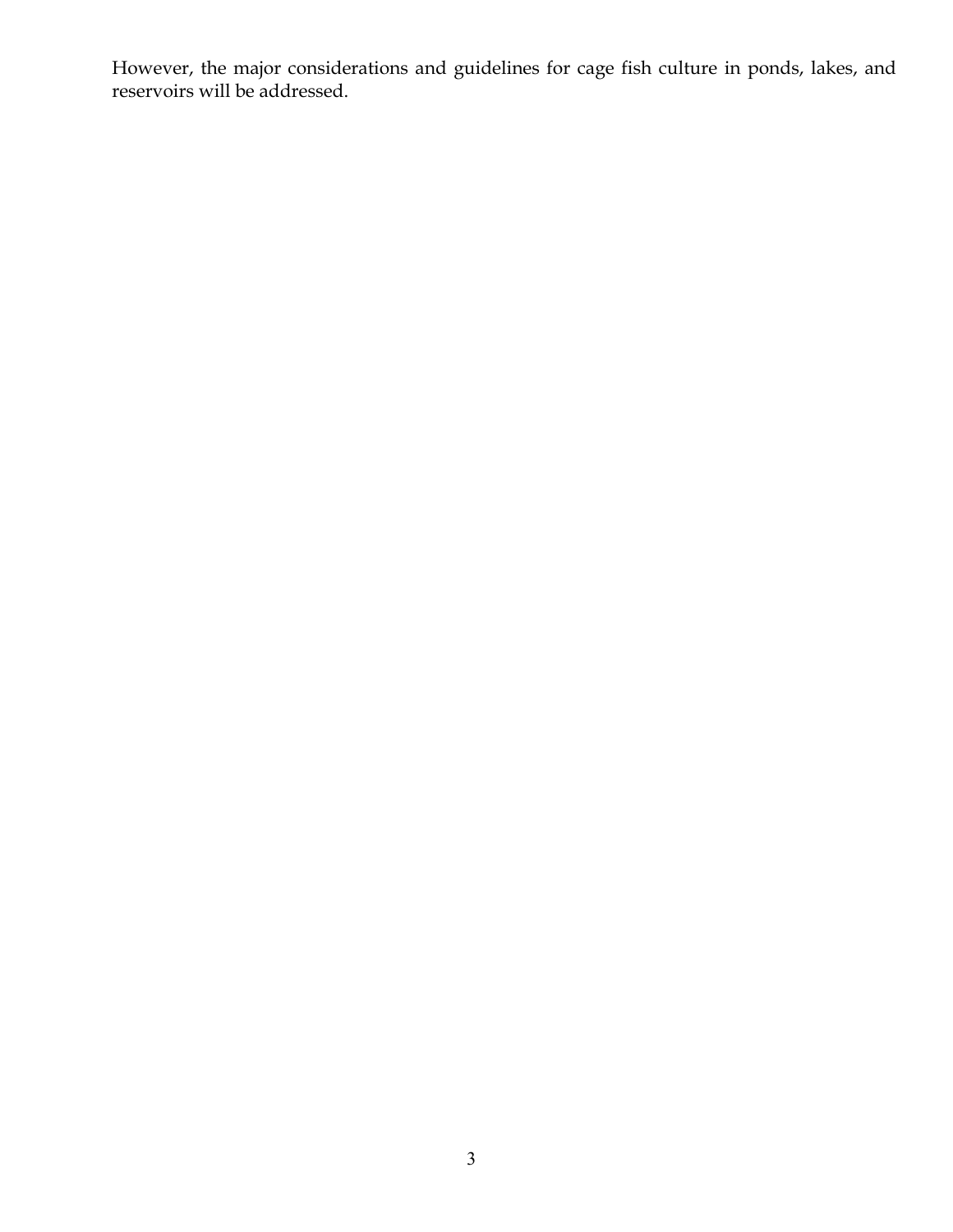# CAGE CONSTRUCTION AND POSITIONING

Cages range in size from 1-m<sup>3</sup> to several hundred m<sup>3</sup> and can be any shape, but rectangular, square or cylindrical shapes are typical. Small cages are more easily managed than large cages, and usually provide a higher economic return per unit volume. The following general guidelines may be helpful when considering cage culture:

- 1. Materials used for cage construction should:
	- be durable and strong, but lightweight
	- allow complete exchange of water volume every 30 to 60 seconds by using a minimum of 13-mm square mesh size
	- allow free passage of fish wastes
	- not stress or injure fish
	- be resistant to fouling
	- be inexpensive and readily available
- 2. Auxiliary cage equipment:
	- a completely or partially removable opaque cover to prevent fish from jumping out or predatory birds from getting in
	- floating feed box or ring cylinder with wire mesh cover extending 40 cm below and 20 cm above the water surface to retain floating feeds, or solid or fine mesh tray (covering 20 % of the cage bottom) with 5 to 15 cm raised sides if sinking feeds are used
	- steel rebar, PVC pipe or other rigid materials if a rigid frame is used to support the cage walls
	- floats
	- anchors
	- platforms/walkways
- 3. Cage positioning:
	- in open areas with good water circulation, but protected from strong currents and high waves
	- away from still or stagnant water where poor water quality may stress or kill fish.
	- with rows of cages spaced at least 2 m apart
	- in water deep enough that the cage bottom is at least  $0.2$  m  $(0.5$  m preferred) above the bottom sediments
	- in easily accessible areas to facilitate routine maintenance and feeding
- 4. Security considerations: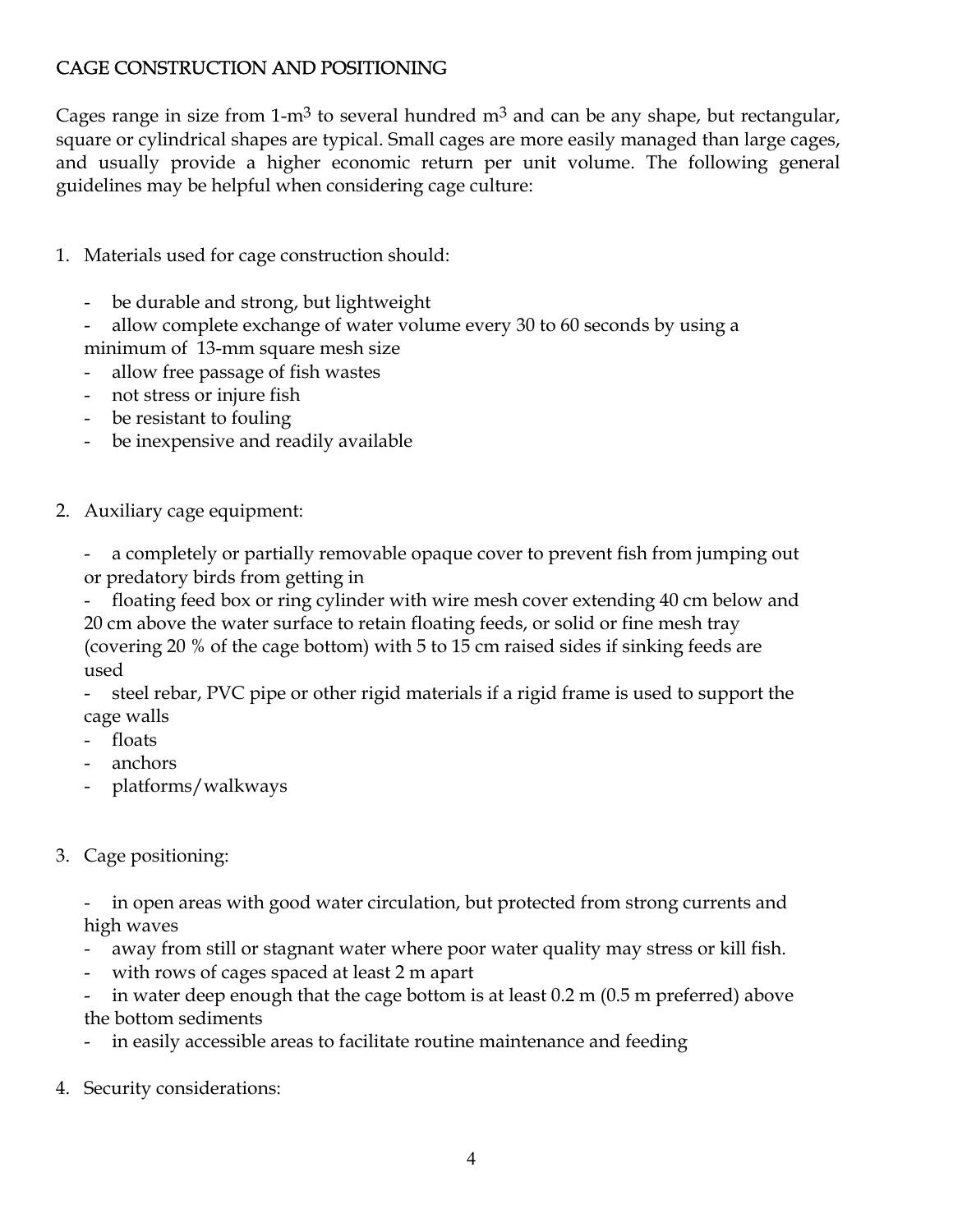- place cages where they can be easily monitored
- guards may be required if poaching is a serious consideration.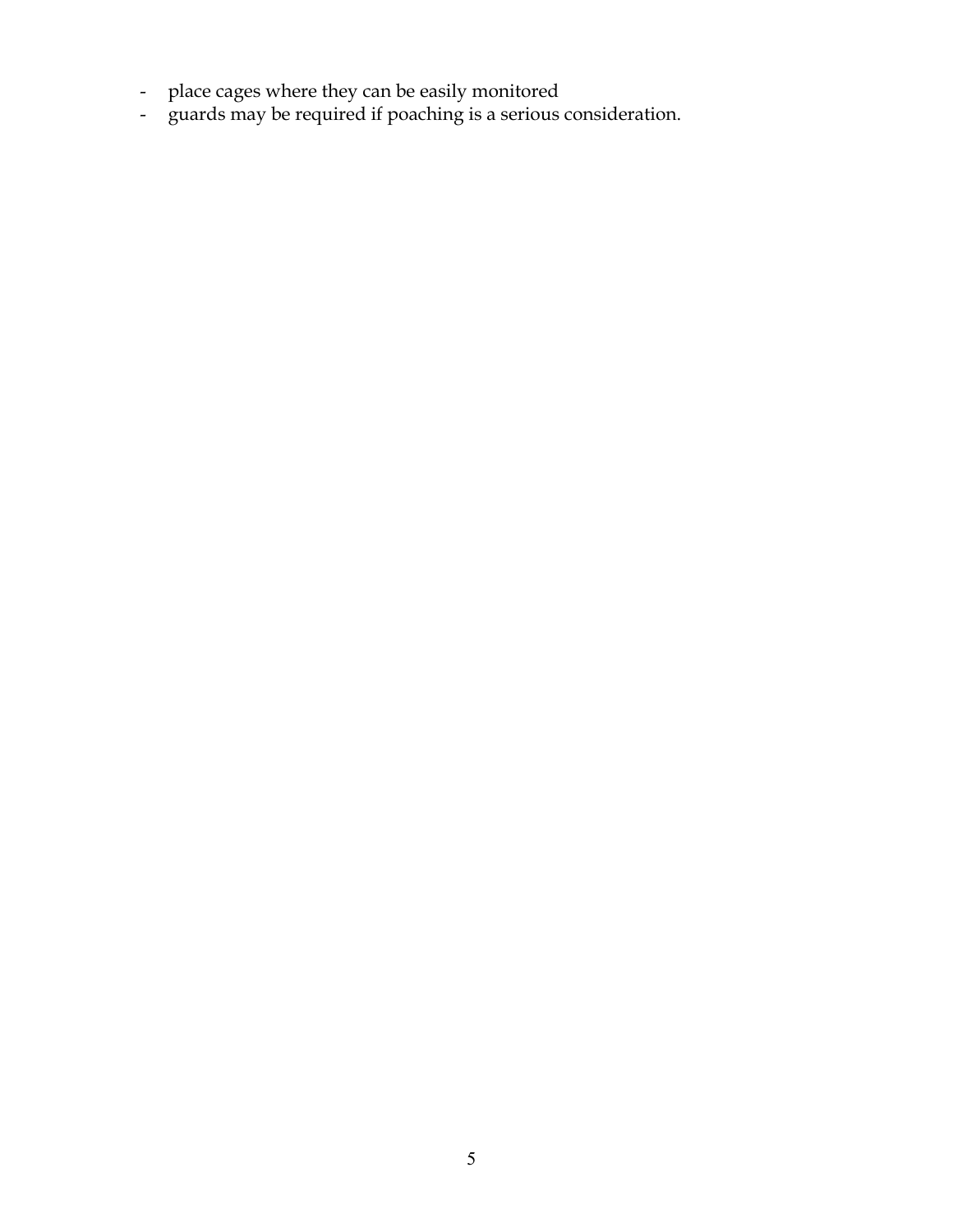# FISH STOCKING

The minimum recommended stocking density for common carp, tilapia, and catfish is 80 fish/ $m<sup>3</sup>$ . A recommended maximum stock density for beginning farmers is the number of fish that will collectively weigh 150 kg/m<sup>3</sup> when the fish reach a predetermined harvest size (Schmittou, 1991). The smallest recommended fingerling size for stocking is 15 g. A 15-g fish will be retained by a 13-mm bar mesh net. Larger fish can also be stocked into cages. Survival rates in well-placed and well-managed cages are typically 98 to 100 %. Unless greater mortality is expected, no adjustment is needed to calculate stocking density.

An example of how to calculate the number of fish to stock per cage follows:

Assume that a farmer wants harvest fish weighing 500 g from a  $1-m<sup>3</sup>$  cage.

Number to stock  $=$  total fish weight at harvest desired average fish weight at harvest =  $150 \text{ kg/m}^3$  = 300 fish/m<sup>3</sup>  $0.5 \overline{\text{kg}}$ 

For a farmer wishing to harvest fish averaging 200 g, the number of fish to stock would be:

Number to stock  $=$  $0.2$  kg  $\frac{150 \text{ kg/m}^3}{2}$  = 750 fish/m<sup>3</sup>

The carrying capacity of a body of water limits the weight of fish that can be cultured. Stocking so many fish that the carrying capacity is reached will result in increased stress, disease, and mortality, and reduced feed conversion efficiency, growth rate, and profit. Generally, 1,000-m<sup>2</sup> of water surface area is needed to support 400 kg of fish. A calculation can be used to determine the maximum number of fish which can be stocked into a cage(s) to assure that the weight does not reach the carrying capacity of the water body during culture.

Maximum volume of cages  $(m^3)$  = 2.6a<sup>\*</sup>

Where:

a = total surface area of water body  $(1,000s \text{ of } m^2)$ 

The constant 2.6 is derived below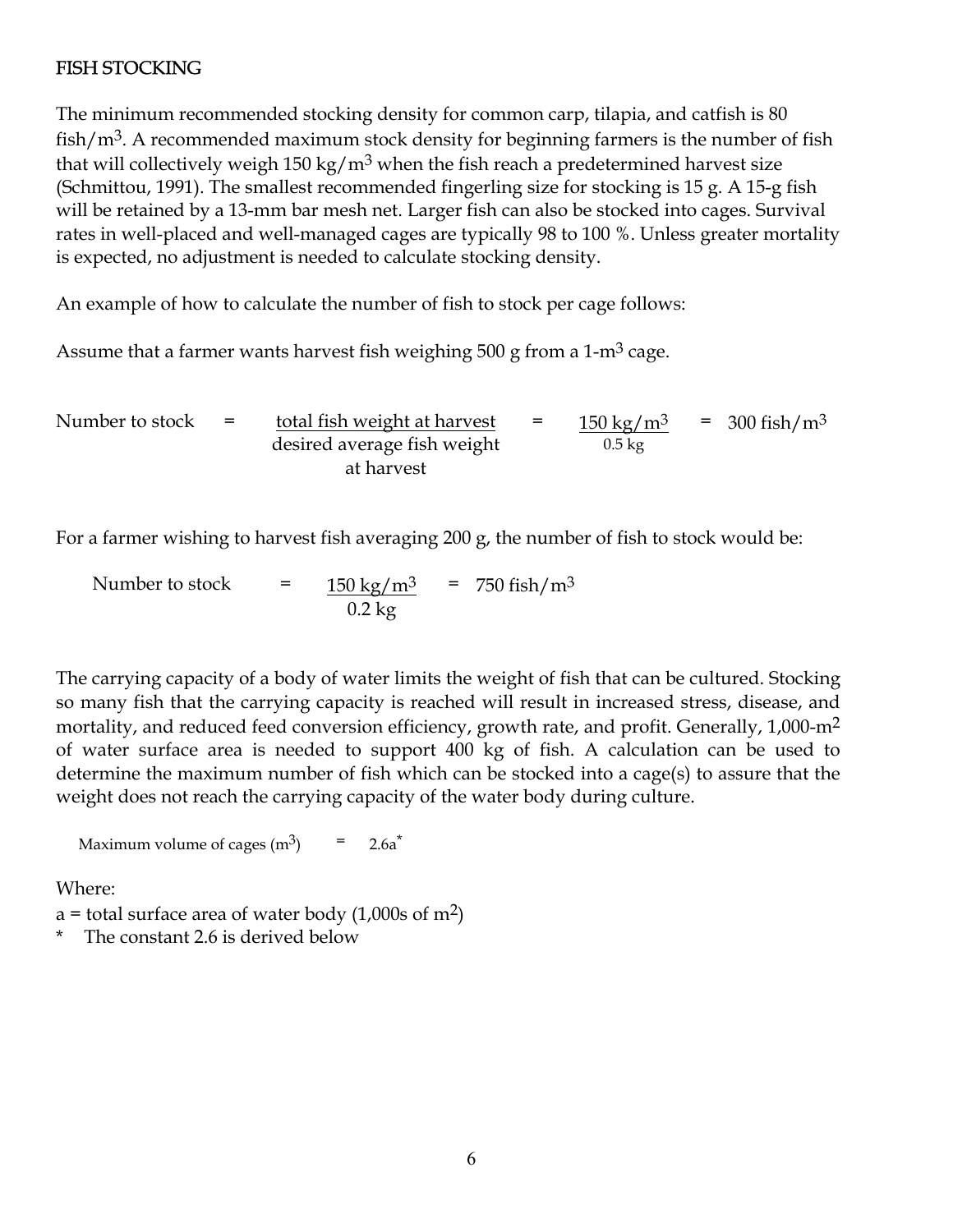\_\_\_\_\_\_\_\_\_\_\_\_\_\_\_\_\_\_\_

150 kg  $m<sup>3</sup>$  cage

Fingerling survival depends on many factors. Fish should not be stressed during the handling, transport and stocking to assure that they remain healthy. Water temperature affects fish mortality after stocking. Survival of catfish and carps is best when they are stocked at a water temperature of 15 °C or less. Tilapia survival is best when they are stocked at 20 to 22° C.

### FEEDING FISH IN CAGES

Fish must be fed daily. Adequate supplies of good quality feed must be available. Nonfilter feeding fish confined in cages have limited access to natural pond foods and need a nutritionally complete diet. Simple feeding equipment may be manufactured to make feeding cages easier. Floating rings are used to retain floating feeds inside cages (Figure 2). Feeding trays may be built inside cages or placed on the cage floor to retain sinking pellets. Table 1 lists important considerations for feeding fish in cages.

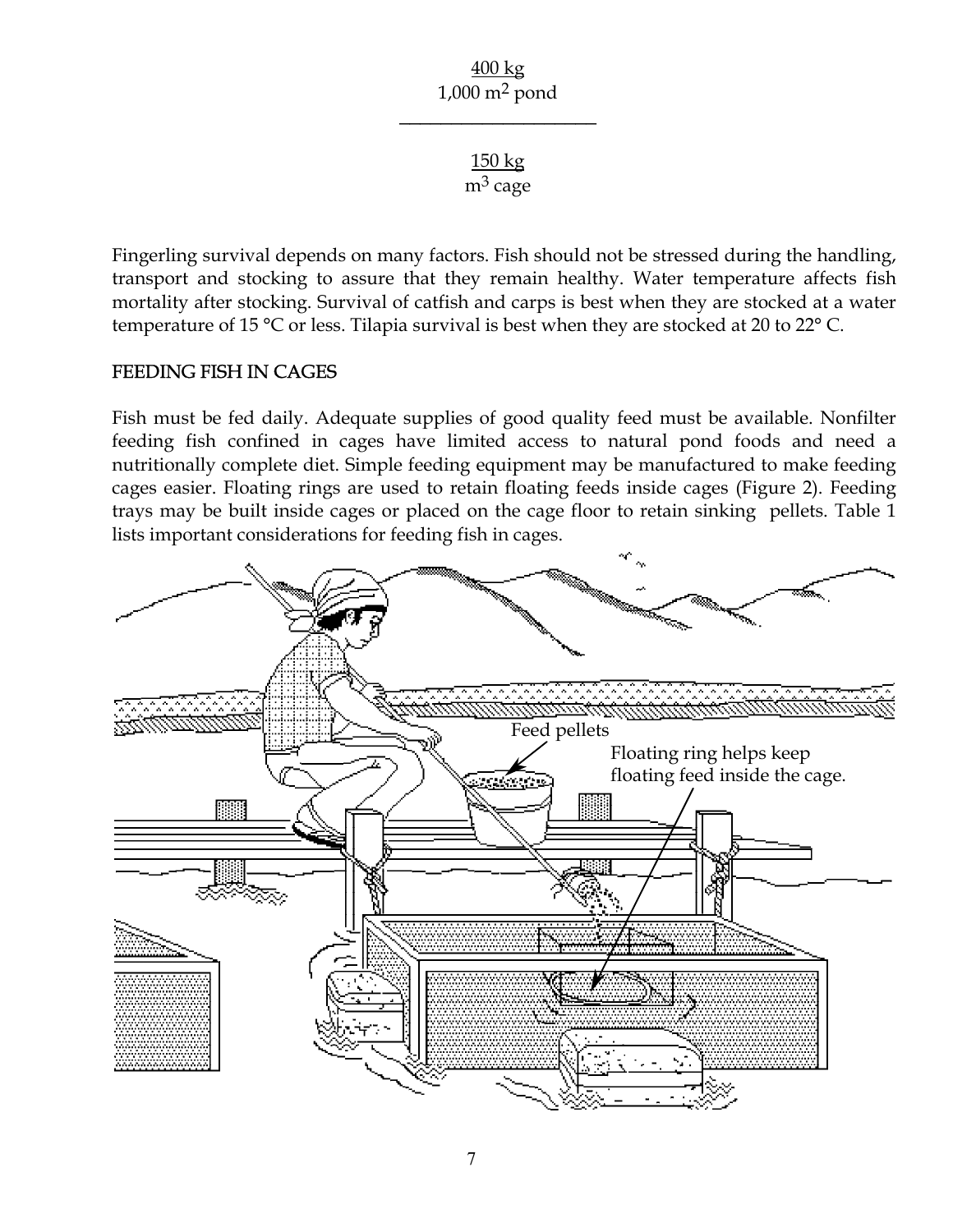Figure 2: Feeding floating pellets with homemade equipment.

Feed should be used within 4 to 6 weeks of its manufacture date. It is best to purchase feed from reputable and established commercial feed manufacturers. Feeds may be produced by farmers using agricultural by-products. See Feeding Your Fish, in this series, for more information on formulating feeds.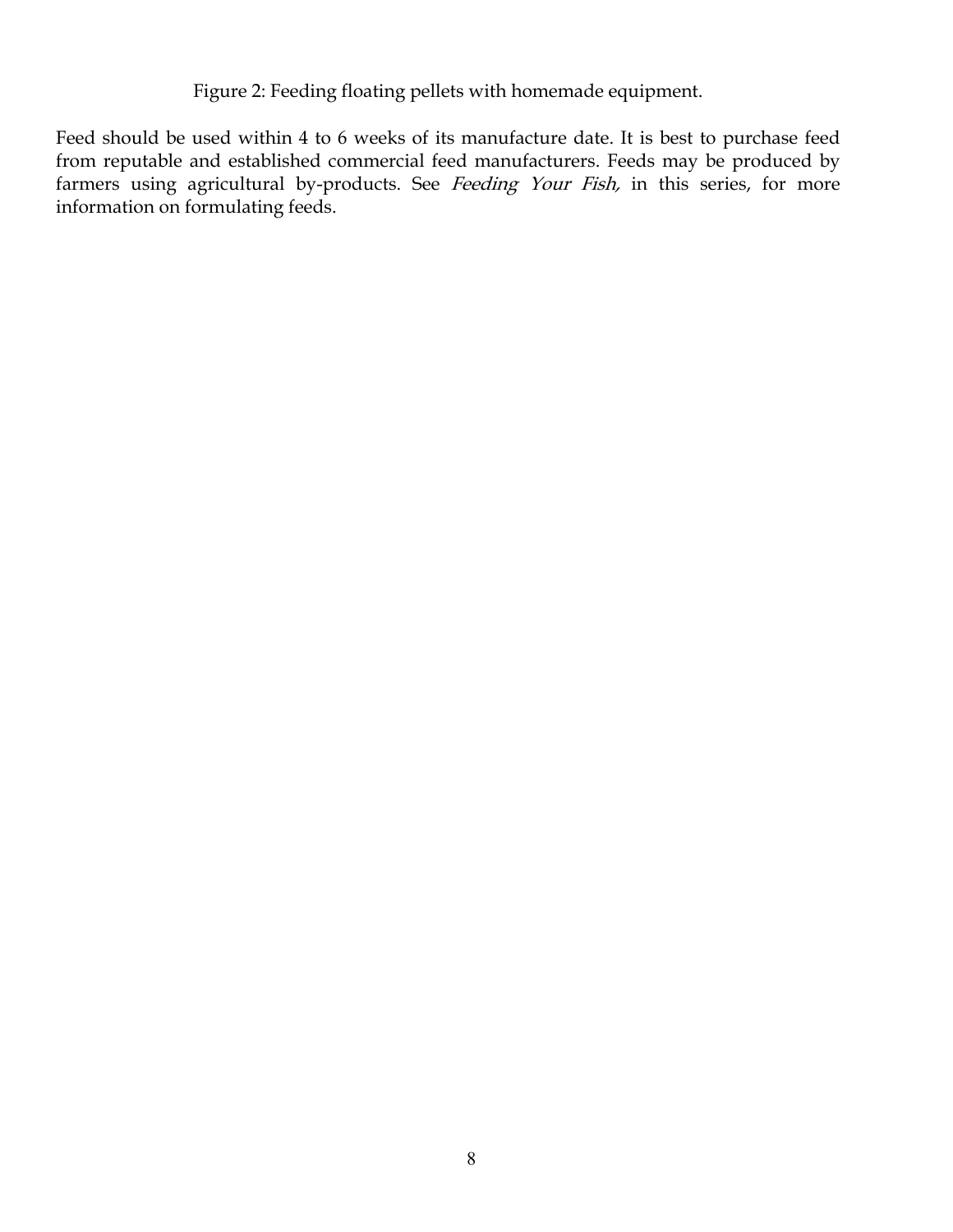#### Table 1: Considerations and recommendations for feeding fish in cages.

| Consideration                            | Recommendation                                                       |  |  |  |
|------------------------------------------|----------------------------------------------------------------------|--|--|--|
| 1. daily feeding rate                    | - 3 % of fish body weight, readjusted weekly based on fish<br>growth |  |  |  |
| 2. feeding behavior                      | - feed should be consumed within 15 minutes                          |  |  |  |
| 3. preferred feeding time                | $-8:00$ AM to 4:00 PM                                                |  |  |  |
| 4. feedings per day                      | - two, 6 to 8 hours apart                                            |  |  |  |
| 5. % crude protein in feed:<br>catfishes | - 32 to 36 % with 7% from animal sources (typically fish meal)       |  |  |  |
| carps and tilapias                       | - 28 to 30 % with 5% from animal sources (typically fish meal)       |  |  |  |

#### 6. Feeding

Maximum feed amount depends greatly on water quality. Without emergency aeration or water exchange, the feeding rate may range from 25 to 70 kg feed/day/hectare of water. With aeration and water exchange, the maximum range may be doubled or tripled. The following amounts are recommended as a rule-of-thumb.

|                                             | maximum feed amount without emergency aeration to water body in which cages are located |  |  |  |  |
|---------------------------------------------|-----------------------------------------------------------------------------------------|--|--|--|--|
| carps                                       | - 27 kg feed/day/hectare of water                                                       |  |  |  |  |
| tilapias                                    | - 37.5 kg feed/day/hectare of water                                                     |  |  |  |  |
| maximum feed amount with emergency aeration |                                                                                         |  |  |  |  |
| carps                                       | - 60 kg feed/day/hectare of water                                                       |  |  |  |  |
| tilapias                                    | - 80.5 kg feed/day/hectare of water                                                     |  |  |  |  |
| 7 type of feed                              | - floating or sinking pellets                                                           |  |  |  |  |

### WATER QUALITY CONSIDERATIONS

Fish densely stocked into cages require feed in adequate quantity and quality to promote fish growth. When feed is provided, water exchange is needed to bring oxygen into the cage and to remove waste products generated by the fish as a result of feeding. Waste removal becomes more critical during times of the year when temperatures are high and water circulation from wind action is minimal. At such times, water in the area surrounding the cage can become depleted of oxygen. This typically results when uneaten feeds and fish wastes accumulate under cages; and oxygen consumption by bacterial decomposition of the wastes and the fish in the cages lower dissolved oxygen to critical levels.

Waste removal is aided by the following practices: 1) Use as large a mesh size as possible to facilitate water exchange. Place cages in areas where gentle breeze action can circulate water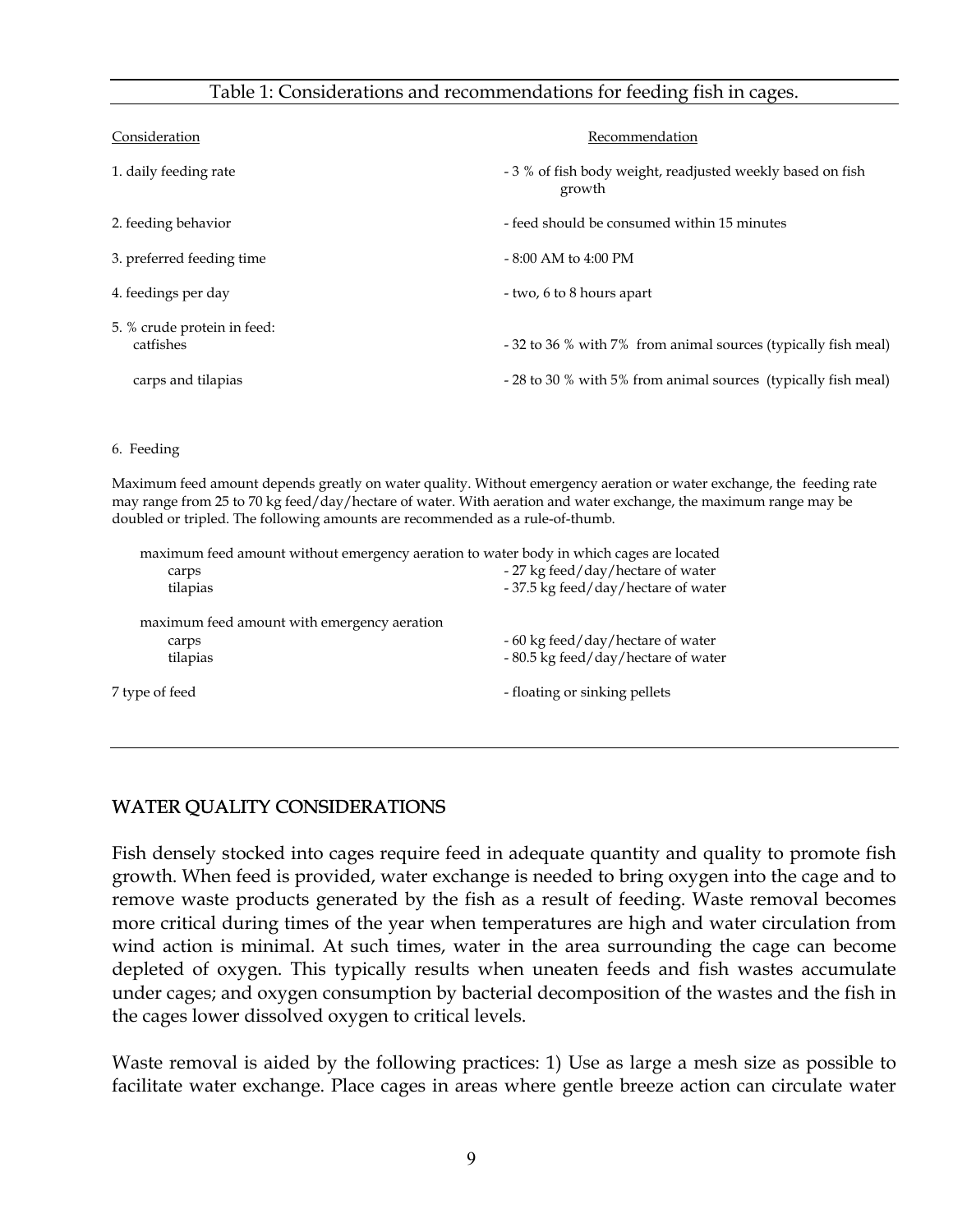through the cage; 2) An exchange rate of 1 cage volume every 30 to 60 seconds is ideal. Place the broad side of a cage into the prevailing wind to aid water exchange; 3) Suspend cages so that the bottom rests at least 50 cm above the pond bottom; 4) Feed only as much as the fish will consume within 15 minutes. If fish do not consume the feed in 15 minutes or stop feeding, reduce or stop feeding until fish respond eagerly to the feed.

Biofouling of cage material can occur (Figure 3). Cage fouling is more of a problem in salt water, and less so ion brackish and fresh water. Biofouling is caused by organisms that attach themselves to the cage and restrict water exchange. Marine biofouling organisms include algae, oysters, clams, and barnacles. Special antifouling agents can be purchased and applied to cage surfaces prior to submersion in the water. These agents may be expensive and unavailable. In fresh water, some biological control may be effected by stocking 1 to 3 common carp or tilapia/ $m<sup>3</sup>$  of cage volume. These fish graze the cage mesh and can remove biofouling organisms inside the cage. Mechanical control may be effected by exchanging cages every 2 weeks, and drying the fouled cages in the sun. Cages made of flexible material facilitate this. The exterior of a cage may also be scraped manually every few days.



Figure 3: Biofouling organisms (*Bryozoan* colony) attached to cage.

# FISH PRODUCTION IN CAGES

The weight of fish produced in cages depends on many factors including the fish species, stocking density, fish size at stocking, culture period, cage size, water quality, and feeds used.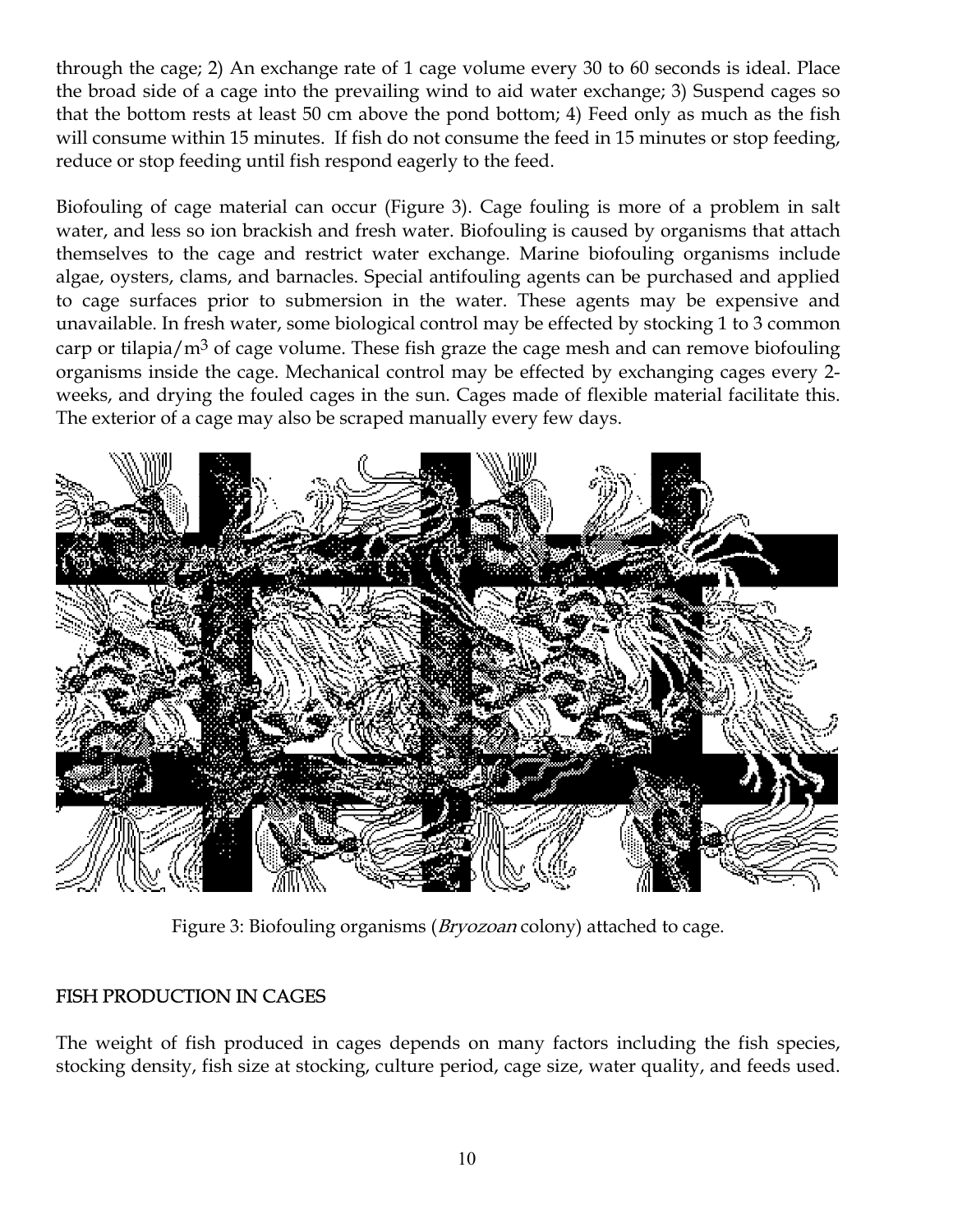Reported yields can be misleading unless production details are provided. Numerous studies have been done with cages, and some yields and conditions are presented below.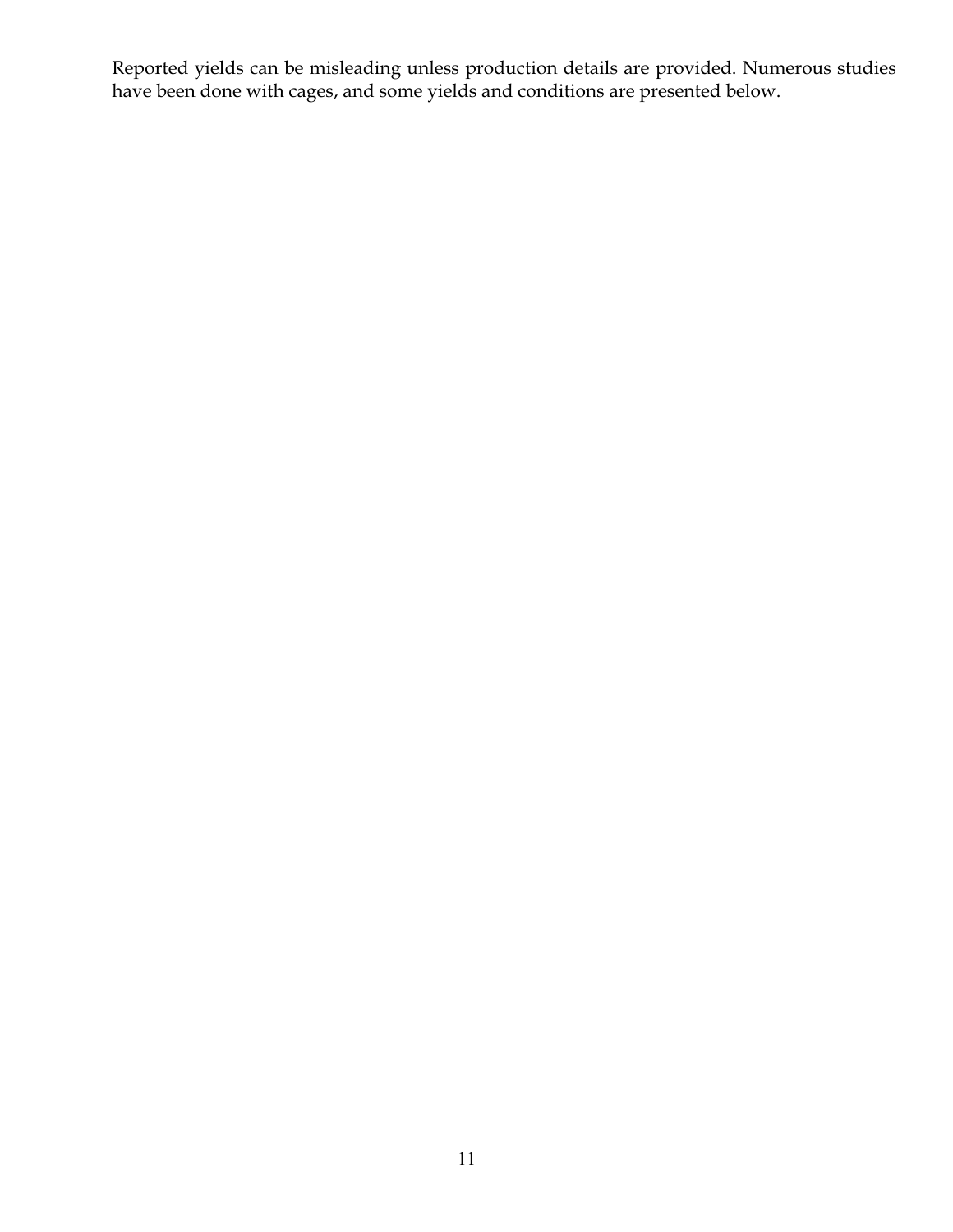#### Table 2: Fish production from 1-m3 cages in Indonesia.<sup>a</sup>

| CC<br>CC<br>CC<br>CC<br>CC<br>CC<br>CC<br>CC     | Stocking<br>Species Density/m <sup>3</sup><br>450<br>140<br>280<br>450<br>560<br>450<br>400<br>76<br>55<br>400<br>55<br>600<br>$25\,$<br>400<br>25<br>600 | Mean<br>Stocking Period<br>Size(g) (Days) (Kg)<br>40<br>40<br>40<br>97<br>160<br>160<br>183<br>183                                          | Culture<br>88<br>176 630<br>337 602<br>204 514<br>289 489<br>149 396<br>215 381 | Yield<br>Size(g)<br>628<br>167 417            | Mean<br>Harvest               |
|--------------------------------------------------|-----------------------------------------------------------------------------------------------------------------------------------------------------------|---------------------------------------------------------------------------------------------------------------------------------------------|---------------------------------------------------------------------------------|-----------------------------------------------|-------------------------------|
| CC<br>CC<br>CC<br>RT<br>RT<br>RT                 | Stocking<br>Species Density/m <sup>3</sup><br>102<br>200<br>300<br>104<br>105<br>400<br>250<br>375<br>500                                                 | Mesotrophic freshwater reservoir <sup>c</sup><br>Mean<br>Stocking Period<br>Size $(g)$ (Days) $(Kg)$<br>100<br>100<br>100<br>20<br>22<br>32 | Culture<br>99<br>495<br>140 466<br>180 451<br>100<br>97<br>100<br>100           | Yield<br>Size(g)<br>389<br>134 357<br>176 352 | Mean<br>Harvest               |
| RT<br>RT<br>RT                                   | Stocking<br>Species Density/m <sup>3</sup><br>250<br>500<br>750                                                                                           | Mean<br>Stocking Period<br>Size $(g)$ (Days) $(Kg)$<br>15<br>18<br>14                                                                       | Saltwater bay <sup>d</sup><br>Culture<br>90<br>90<br>90                         | Yield<br>Size $(g)$<br>50<br>85<br>101 165    | Mean<br>Harvest<br>221<br>202 |
| MF<br>$\operatorname{MF}$<br>$\operatorname{MF}$ | Stocking<br>75<br>125<br>33<br>175<br>33                                                                                                                  | Mean<br>Stocking<br>Species Density/ $m^3$ Size (g) (Days) (Kg)<br>33<br>75<br>75                                                           | Brackishwater ponde<br>Culture<br>Period Yield<br>75<br>11<br>17                | Size $(g)$<br>11 191<br>173<br>167            | Mean<br>Harvest               |

#### Oligotrophic freshwater lakeb

Legend of fish species<br>
CC = Common carp (Cyprinus carpio) a Re

MF = Milkfish (Chanos chanos) content

 $CC =$  Common carp (Cyprinus carpio)  $\qquad a$  Reproduced from Schmittou, 1991  $RT = Red tilapia$   $b-d$  sinking pelleted feed of 28-30 % crude protein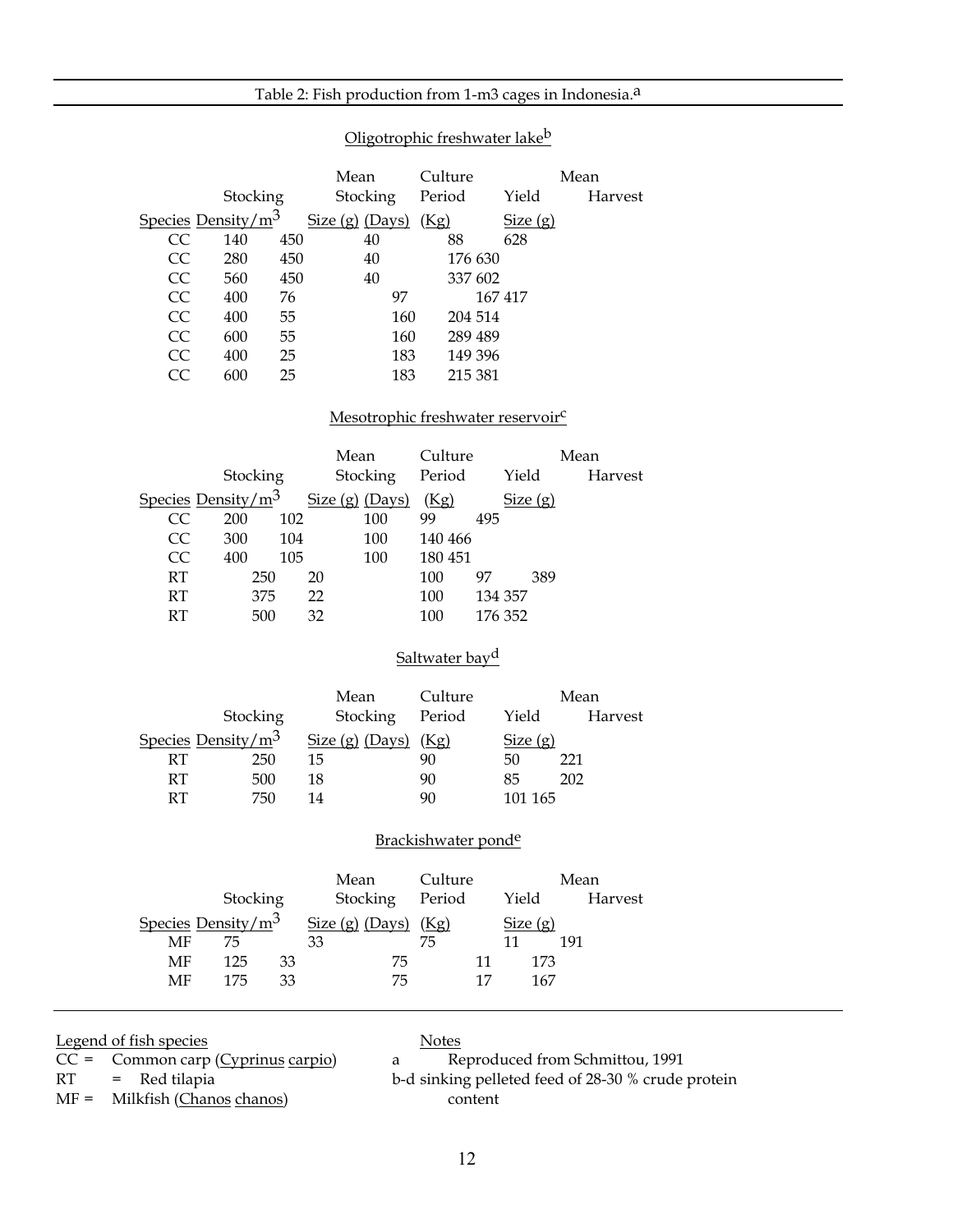### GLOSSARY OF TERMS

cage - a container enclosed on all sides and bottom by mesh materials that permit free exchange with the surrounding water.

carrying capacity - the total weight of fish that a body of water with defined conditions will support.

complete feed - a feed which satisfies all nutrient requirements of fish.

intensive culture - culture of fish stocked at a high density and fed agricultural by-products or pelleted feeds.

mesotrophic - having a moderate amount of dissolved nutrients.

oligotrophic - Deficient in nutrients, unstratified, and free of pollutants.

supplemental feed - a feed that does not completely satisfy nutritional requirements of fish, but which supplements naturally available food.

#### REFERENCES

Beveridge, M. 1987. Cage aquaculture. Fishing News Books Ltd. Farnham, Surrey, England.

Schmittou, H. 1991. Guidelines for Raising Principally Omnivorous Carps, Catfishes and Tilapias in Cages Suspended in Freshwater Ponds, Lakes and Reservoirs. In: Proceedings of the People's Republic of China Aquaculture and Feed Workshop. Akiyama, D., Editor. 1989. American Soybean Association, Singapore. P 24 - 42.

Funding for this series was provided by the United States Agency for International Development. Communication regarding this and other technical manuals on water harvesting and aquaculture should be addressed to:

> Alex Bocek, Editor International Center for Aquaculture Swingle Hall Auburn University, Alabama 36849-5419 USA

> > Suzanne Gray, Illustrator